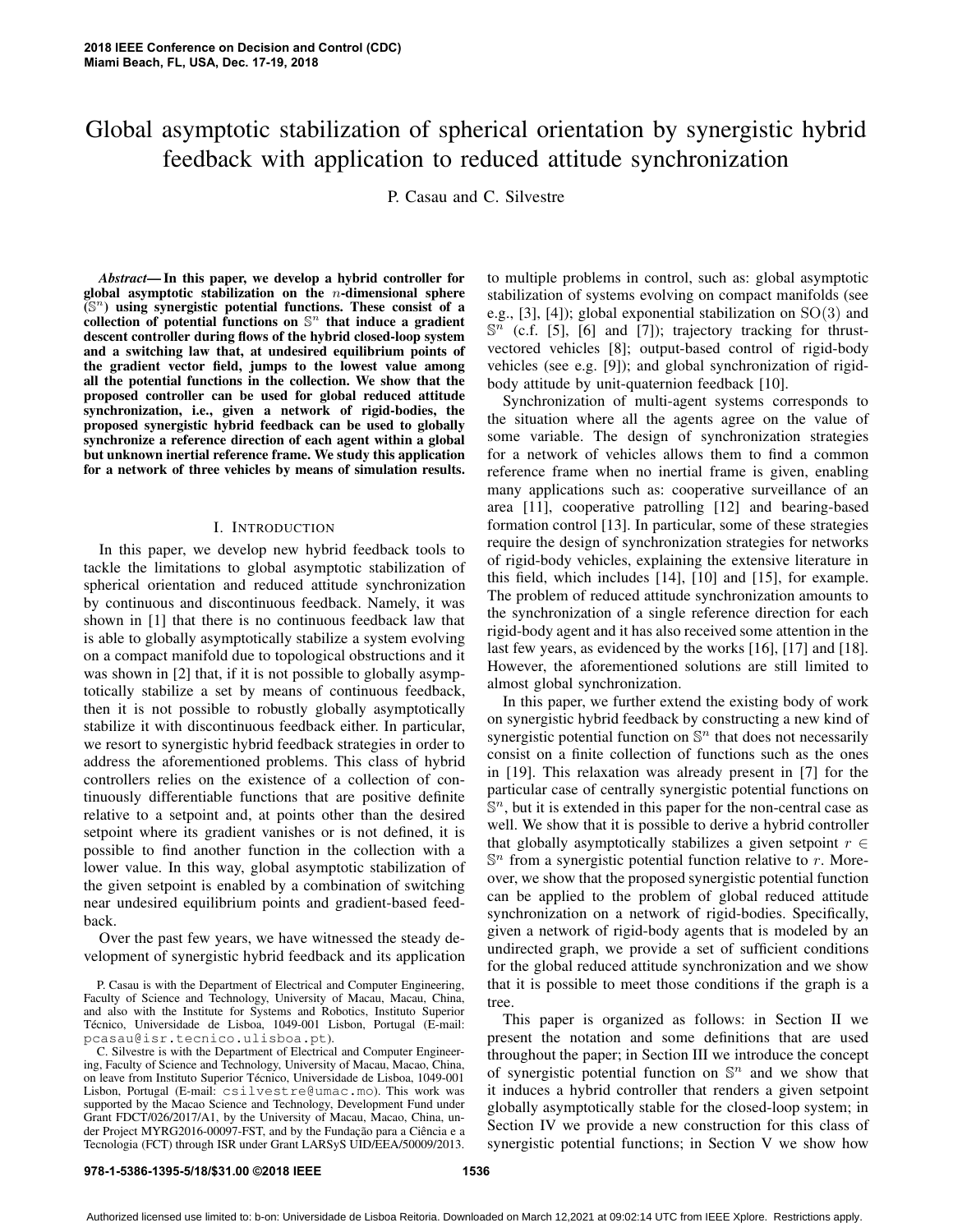the proposed synergistic potential function can be applied to the problem of global reduced attitude synchronization; in Section VI we provide some simulation results that illustrate our findings and; in Section VII we present the conclusions of this work.

### II. PRELIMINARIES

### *A. Notation*

The symbol  $\mathbb{R}^n$  denotes the *n*-dimensional Euclidean space, equipped with the inner product  $\langle u, v \rangle := u^{\top}v$ , defined for each  $(u, v) := [u^\top v^\top]^\top \in \mathbb{R}^n \times \mathbb{R}^n$ . Moreover, the norm of a vector  $x \in \mathbb{R}^n$  is given by  $|x| := \sqrt{\langle u, v \rangle}$ . The symbol  $N$  denotes the set of natural numbers including  $0$ . The  $n \times n$  identity matrix is represented by  $I_n$ . The symbol  $0_{n \times m}$  denotes a  $n \times m$  matrix of zeros. The image of a matrix  $A \in \mathbb{R}^{n \times m}$  is given by  $\text{Image}(A) := \{y \in \mathbb{R}^n :$  $\exists x \in \mathbb{R}^m$   $y = Ax$ . Given  $A \in \mathbb{R}^{n \times m}$  and  $B \in \mathbb{R}^{p \times q}$ ,  $A \otimes B$  denotes the Kronecker product between A and B. The interior of a set S is denoted by  $\text{int}(S)$ .

Given a compact set Q, a function  $V : \mathbb{S}^n \times Q \to \mathbb{R}$  is continuously differentiable, also written as  $V \in C^1(\mathbb{S}^n \times$  $Q, \mathbb{R}$ ) if, for each  $q \in Q$ , the gradient

$$
\nabla V(x,q) := \begin{bmatrix} \frac{\partial V}{\partial x_1}(x,q) & \dots & \frac{\partial V}{\partial x_{n+1}}(x,q) \end{bmatrix}^\top
$$

is defined for all  $x \in \mathbb{S}^n$  and is continuous.

A network can be modeled by a graph  $G := (V, E)$ , where V is a non-empty finite set, E is a relation on V and  $|V|$ ,  $|E|$ denote the cardinality of V and E, respectively.

### *B. Hybrid Systems*

A hybrid system  $H$  with state space  $\mathbb{R}^n$  is defined as follows:

$$
\dot{\xi} \in F(\xi) \quad \xi \in C
$$
  

$$
\xi^+ \in G(\xi) \quad \xi \in D
$$

where  $\xi \in \mathbb{R}^n$  is the state,  $C \subset \mathbb{R}^n$  is the flow set,  $F: \mathbb{R}^n \implies \mathbb{R}^n$  is the flow map,  $D \subset \mathbb{R}^n$  denotes the jump set, and  $G : \mathbb{R}^n \implies \mathbb{R}^n$  denotes the jump map. A solution  $\xi$  to  $H$  is parametrized by  $(t, j)$ , where t denotes ordinary time and  $j$  denotes the jump time, and its domain dom  $\xi \subset \mathbb{R}_{\geq 0} \times \mathbb{N}$  is a hybrid time domain: for each  $(T, J) \in \text{dom}\,\xi, \text{dom}\,\xi \cap ([0, T] \times \{0, 1, \dots J\})$  can be written in the form  $\cup_{j=0}^{J-1}([t_j, t_{j+1}], j)$  for some finite sequence of times  $0 = t_0 \leq t_1 \leq t_2 \leq \cdots \leq t_J$ , where  $I_j :=$  $[t_j, t_{j+1}]$  and the  $t_j$ 's define the jump times. A solution  $\xi$ to a hybrid system is said to be *maximal* if it cannot be extended by flowing nor jumping and *complete* if its domain is unbounded. The projection of solutions onto the  $t$  direction is given by  $\xi \downarrow_t(t) := \xi(t, J(t))$  where  $J(t) := \max\{j :$  $(t, j) \in \text{dom } \xi$ . The distance of a point  $\xi \in \mathbb{R}^n$  to a closed set  $A \subset \mathbb{R}^n$  is given by  $|\xi|_A := \inf_{y \in A} |y - \xi|$ . The definitions of global uniform pre-asymptotic stability, preasymptotic stability, strong pre-forward invariance, outer and upper semicontinuity of a set-valued map, local boundedness are all used in this paper and can be found in [20].

## III. GLOBAL ASYMPTOTIC STABILIZATION ON  $\mathbb{S}^n$  by SYNERGISTIC HYBRID FEEDBACK

In this section, we develop a hybrid controller for global asymptotic stabilization of a system on the  $n$ -dimensional sphere  $\mathbb{S}^n := \{x \in \mathbb{R}^{n+1} : x^\top x = 1\}$ , whose dynamics are described by

$$
\dot{x} = \Pi(x)\omega\tag{1}
$$

where  $x \in \mathbb{S}^n$  denotes the state of the system and  $\omega \in \mathbb{R}^{n+1}$ is the input. The operator  $\Pi : \mathbb{R}^{n+1} \to \mathbb{R}^{n+1 \times n+1}$  is given by  $\Pi(x) := I_{n+1} - xx^{\top}$  and it is such that  $\text{Image}(\Pi(x)) \subset$  $\mathbb{R}^{n+1}$  is the tangent space to  $\mathbb{S}^n$  at x. The hybrid controller that we propose is built from synergistic potential functions on  $\mathbb{S}^n$ , which we define next.

**Definition 1.** *Given*  $r \in \mathbb{S}^n$  *and a compact set*  $Q$ *, a function*  $V \in C^1(\mathbb{S}^n \times Q, \mathbb{R})$  *is a synergistic potential function candidate relative to* r *if there exists a unique closed subset* P *of* Q *such that* V *is positive definite relative to*

$$
\mathcal{A} := \{r\} \times P,\tag{2}
$$

*i.e.,*  $V(x,q) \geq 0$  *for each*  $(x,q) \in \mathbb{S}^n \times Q$  *and*  $V(x,q) = 0$ *if and only if*  $(x, q) \in \mathcal{A}$ .

The set of critical points of a function  $V$  that is a synergistic potential function candidate relative to  $r \in \mathbb{S}^n$ is given by

$$
\mathcal{E} := \{(x, q) \in \mathbb{S}^n \times Q : \Pi(x) \nabla V(x, q) = 0\}
$$
 (3)

and it corresponds to the pairs  $(x, q) \in \mathbb{S}^n \times Q$  where the gradient of  $\overline{V}$  is orthogonal to the tangent space to  $\mathbb{S}^n$ . This includes, in particular, the set  $A$  given in (2), as proved next.

**Lemma 1.** *Given*  $r \in \mathbb{S}^n$  *and a synergistic potential function candidate relative to r, denoted by*  $V \in C^{\hat{1}}(\mathbb{S}^n \times Q, \mathbb{R})$ *, the following hold:*

- *1)* The set A in (2) is a compact subset of  $\mathcal E$  in (3);
- *2) The function*

$$
\varrho(x) := \min\{V(x, s) : s \in Q\} \quad \forall x \in \mathbb{S}^n, \quad (4)
$$

*is continuous;*

*3) The set-valued map*

$$
\nu(x) := \arg\min \{ V(x, s) : s \in Q \} \quad \forall x \in \mathbb{S}^n \tag{5}
$$

*is outer semicontinuous.*

*Proof.* This result follows from [21, Theorem 9.14] and [20, Lemma 5.15]. П

The set  $\mathcal{E}\backslash\mathcal{A}$  corresponds to undesired equilibrium points of the gradient-based feedback

$$
\omega(x,q) := -\nabla V(x,q) \quad \forall (x,q) \in \mathbb{S}^n \times Q. \tag{6}
$$

The rationale for synergistic hybrid feedback consists of switching to the gradient-based feedback of a function  $x \mapsto V(x, q')$  with  $(x, q') \notin \mathcal{E}$  while satisfying  $V(x, q)$  –  $V(x, q') > 0$  so that V decreases its value during jumps. To trigger controller switching, we monitor the so-called *synergy gap*, which is defined as follows:

$$
\mu_V(x,q) := V(x,q) - \varrho(x) \quad \forall (x,q) \in \mathbb{S}^n \times Q \tag{7}
$$

with  $\rho$  given in (4).

Authorized licensed use limited to: b-on: Universidade de Lisboa Reitoria. Downloaded on March 12,2021 at 09:02:14 UTC from IEEE Xplore. Restrictions apply.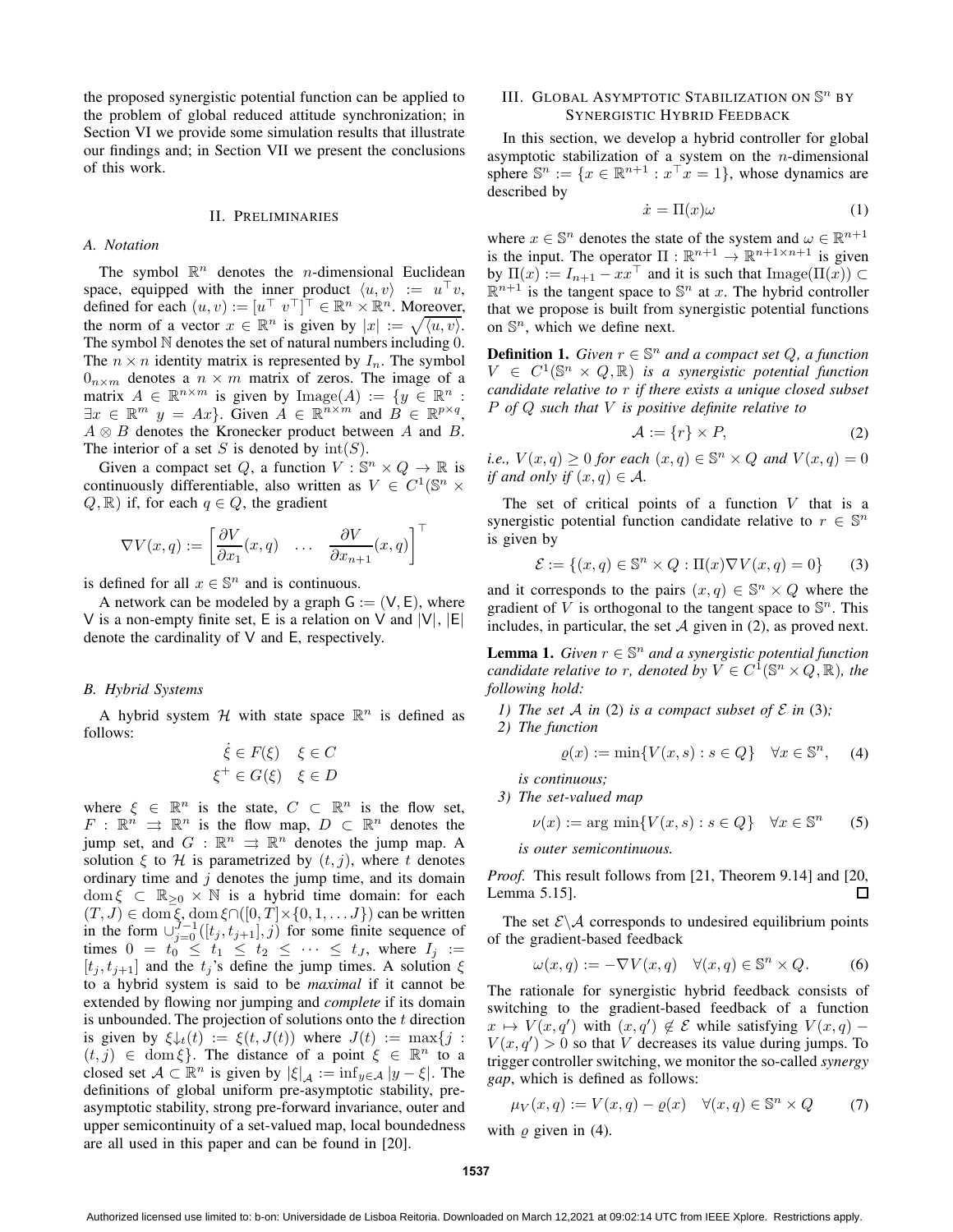Definition 2. *A synergistic potential function candidate relative to r, denoted by*  $V \in C^1(\mathbb{S}^n \times Q, \mathbb{R})$ *, is a synergistic potential function relative to* r *if there exists*  $\delta > 0$  *such that*  $\mu_V(x,q) > \delta$  for each  $(x,q) \in (\mathcal{E} \cup \mathcal{B}) \backslash \mathcal{A}$ , where

$$
\mathcal{B} := \{r\} \times Q. \tag{8}
$$

The definition of a synergistic potential function on  $\mathbb{S}^n$ given in Definition 2 is akin to that of [19], with the key difference that  $Q$  is considered to be compact rather than finite. On the other hand, the centrally synergistic potential functions defined in [7] are particular cases of Definition 2 that correspond to the case where  $\mathcal{B} = \mathcal{A}$ . A synergistic potential function  $V$  relative to  $r$  induces the following hybrid controller for global asymptotic stabilization of A for (1):

$$
\dot{q} = 0 \qquad (x, q) \in C := \{(x, q) \in \mathbb{S}^n \times Q : \mu_V(x, q) \le \delta\}
$$

$$
q^+ \in \nu(x) \quad (x, q) \in D := \{(x, q) \in \mathbb{S}^n \times Q : \mu_V(x, q) \ge \delta\}
$$

$$
(9)
$$

with output  $(x, q) \mapsto \omega(x, q)$  given in (6). The closed-loop system  $\mathcal{H} := (C, F, D, G)$  resulting from the interconnection between (1) and (9) is given by

$$
\begin{bmatrix} \dot{x} \\ \dot{q} \end{bmatrix} = F(x, q) := \begin{bmatrix} -\Pi(x)\nabla V(x, q) \\ 0 \end{bmatrix} \quad (x, q) \in C \text{ (10a)}
$$

$$
\begin{bmatrix} x^+ \\ q^+ \end{bmatrix} \in G(x, q) := \begin{bmatrix} x \\ \nu(x) \end{bmatrix} \qquad (x, q) \in D \tag{10b}
$$

and it satisfies the so-called *hybrid basic conditions*, as proved below.

Lemma 2. *Given a synergistic potential function candidate* V *relative to* r*, the closed-loop hybrid system* H *in* (10) *satisfies the following: 1)* C *and* D *are closed; 2)* F *is outer semicontinuous and locally bounded relative to* C*, and*  $F(x, q)$  *is convex for each*  $(x, q) \in C$ *; 3) G is outer semicontinuous relative to* D *and locally bounded relative to* D*.*

*Proof.* C and D are closed because they are the pre-images of the closed sets (c.f. [22]). The function  $F$  is continuous, hence it is outer semicontinuous, locally bounded relative to  $\mathbb{S}^n \times Q$  (c.f. [23]). Moreover, it is convex for each  $(x, q) \in \mathbb{S}^n \times Q$  because it is single-valued. It follows from Lemma 1 that G is outer semicontinuous relative to  $\mathbb{S}^n \times Q$ . It is locally bounded relative to  $\mathbb{S}^n \times Q$  because  $G_1(x,q) = x$ is continuous and  $\nu$  takes values on a compact set.  $\Box$ 

These conditions are important in establishing the stability results presented in this section. Moreover, they guarantee nominal robustness to small measurement noise. The reader is referred to [20, Chapter 7] for more information.

In the following lemma, we present some preliminary results that are important to the stability results presented in this section.

Lemma 3. *Given a synergistic potential function* V *relative to* r*, the following hold:*

$$
G(D) \cap D = \emptyset \tag{11a}
$$

$$
((\mathcal{E} \cup \mathcal{B}) \backslash \mathcal{A}) \cap C = \emptyset.
$$
 (11b)

The condition (11a) together with Lemma 2 ensures that, for each solution to (10), there is a positive lower bound on the time between jumps, as demonstrated in [24]. The condition (11b) not only ensures that all undesired critical points of the gradient-based feedback in  $\mathcal{E} \setminus \mathcal{A}$  belong to the jump set, but also that every point in  $\mathcal{B}\setminus\mathcal{A}$  belongs to the jump set as well. Finally, we show that each maximal condition to (10) is complete, which is pivotal to global asymptotic stabilization of  $A$  for  $H$ .

Lemma 4. *Given a synergistic potential function* V *relative to* r*, each maximal solution to* H *given in* (10) *is complete.*

Lemma 5. *Given a synergistic potential function* V *relative to* r*, the set* A *given in* (2) *is uniformly globally asymptotically stable for* H *given in* (10)*.*

*Proof.* Since  $A$  is compact, we prove that  $A$  is globally asymptotically stable for  $H$  using [20, Corollary 8.9].

Since  $H$  satisfies [20, Assumption 6.5] as shown in Lemma 2, it follows from [20, Theorem 6.8] that  $H$  is nominally well-posed. It follows from [20, Theorem 7.12] and the completeness of solutions that A is globally  $K\mathcal{L}$ asymptotically stable which, by virtue of [20, Theorem 3.40], is equivalent to uniform global asymptotic stability of  $A$  for H.  $\Box$ 

Given a solution  $(t, j) \mapsto (x, q)(t, j)$ , Lemma 5 does not ensure that, if  $x(t^*, j^*) = r$  for some  $(t^*, j^*) \in \text{dom}(x, q)$ , then  $x(t, j) = r$  for all  $(t, j) \in \text{dom}(x, q)$  satisfying  $t +$  $j \geq t^* + j^*$ . To ensure that this is the case, we provide the following result.

Theorem 1. *Given a synergistic potential function* V *relative to* r*, the set* B *given in* (8) *is globally asymptotically stable for* H *given in* (10)*.*

*Proof.* Since B is compact, strongly forward invariant and  $H$  is nominally well-posed (see the proof of Lemma 5), it follows from [20, Proposition 7.5] that  $\beta$  is globally asymptotically stable for  $H$ .  $\Box$ 

### IV. CONSTRUCTING A SYNERGISTIC POTENTIAL FUNCTION ON  $\mathbb{S}^n$

Let 
$$
Q := Q_r \cup \{r\}
$$
 with

$$
Q_r := \{ q \in \mathbb{S}^n : q^\top r = \gamma \}
$$
 (12)

and  $\gamma \in (-1, 1)$  and let

$$
V(x,q) := \alpha_q + \beta_q (1 - q^\top x) \quad \forall (x,q) \in \mathbb{S}^n \times Q \tag{13}
$$
  
where

where

$$
\alpha_q := \begin{cases} \alpha & \text{if } q \in Q_r \\ 0 & \text{otherwise} \end{cases}, \quad \beta_q := \begin{cases} \beta & \text{if } q \in Q_r \\ 1 & \text{otherwise} \end{cases} \tag{14}
$$

with  $\alpha, \beta > 0$ . The function V in (13) is continuously differentiable and its gradient in given by  $\nabla V(x,q) = -\beta_q q$ for each  $(x, q) \in \mathbb{S}^n \times Q$ . Since V is positive definite relative to A in (2) with  $P = \{r\}$ , it follows that it is a synergistic potential function candidate relative to  $r$ . Using this construction, we have that A in (2) and B in (8) are given by  $A = \{r\} \times \{r\}$  and  $B = \{r\} \times Q$ , respectively. The critical points of  $\overline{V}$  belong to the set  $\mathcal E$  in (3) which is given by  $\mathcal{E} = \{(x, q) \in \mathbb{S}^n \times \mathbb{Q} : x = \pm q\}$ . It follows that  $(\mathcal{E} \cup \mathcal{B}) \setminus \mathcal{A}$  is given by  $(\mathcal{E} \cup \mathcal{B}) \setminus \mathcal{A} = \{(x, q) \in \mathbb{S}^n \times Q_r$ :  $x = \pm q$   $\cup$  { $r$ }  $\times$   $Q_r$   $\cup$  { $-r$ }  $\times$  { $r$ }.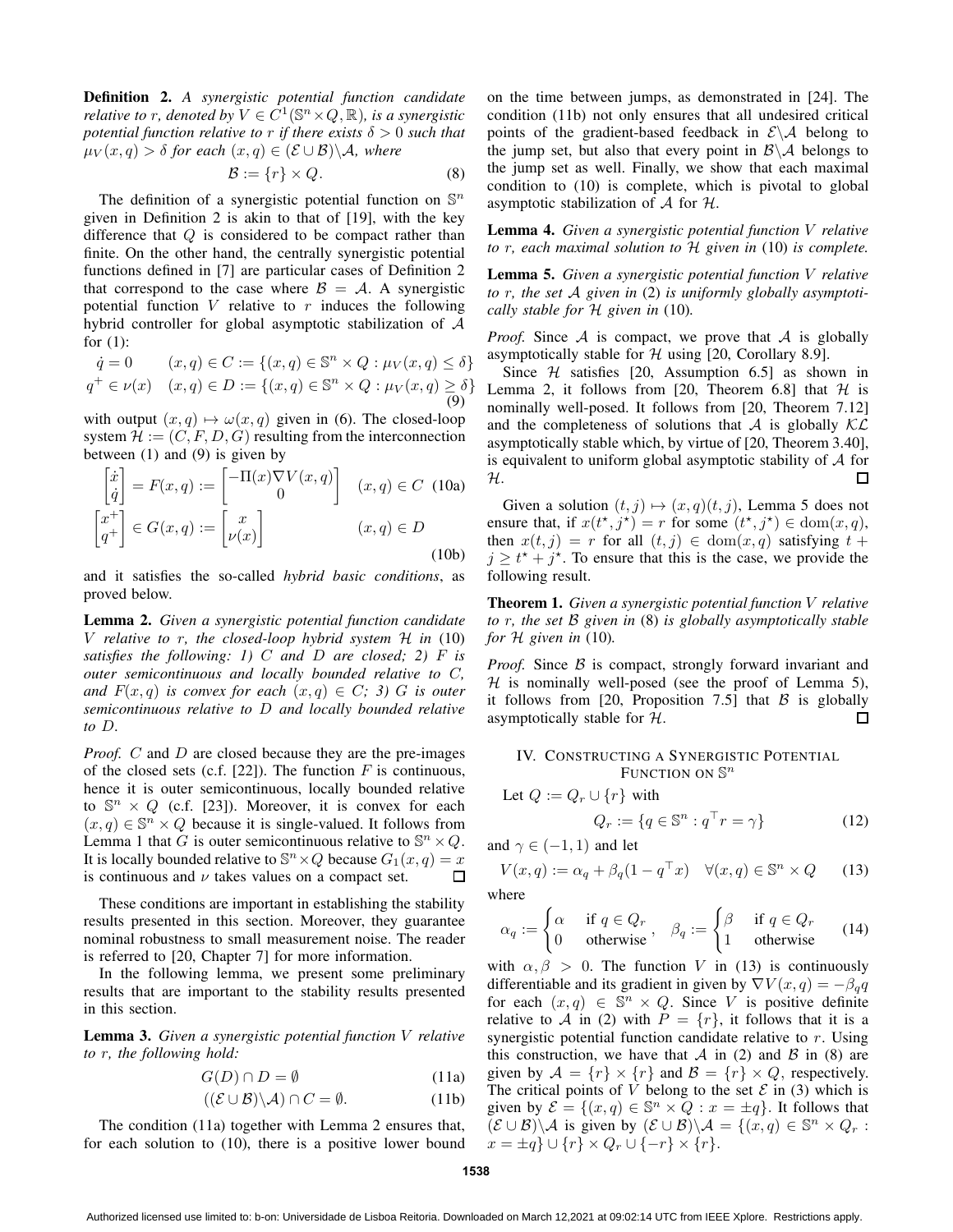The minimum and the minimizer of  $V$  with respect to  $q$ are given in the following proposition.

**Proposition 1.** *Given*  $Q = Q_r \cup \{r\}$  *and V in* (13)*, the functions* ̺ *in* (4) *and* ν *in* (5) *are given by*

$$
\varrho(x) = \min\{1 - r^\top x, \alpha + \beta(1 - \gamma x^\top r - \sqrt{1 - \gamma^2} |\Pi(r)x|)\}
$$

(15a)

$$
\nu(x) = \arg \min \left\{ \alpha_q + \beta_q (1 - q^\top x) : \right.
$$

$$
q \in \left\{ \gamma r + \sqrt{1 - \gamma^2} \frac{\Pi(r)x}{|\Pi(r)x|}, r \right\} \right\}
$$
(15b)

*for each*  $x \in \mathbb{S}^n \backslash \{-r, r\}$ *, respectively, and* 

$$
\varrho(r) = 0, \quad \varrho(-r) = \min\{2, \alpha + \beta(1 - \gamma)\},
$$
\n(16a)

$$
\nu(r) = r, \quad \nu(-r) = \arg\min\{\alpha_q + \beta_q(1 + r^\top q) : q \in Q\}.
$$
\n(16b)

*Proof.* We derive this result using standard algorithms for constrained optimization using Lagrange multipliers.  $\Box$ 

In order to qualify as a synergistic potential function in  $\mathbb{S}^n$ , the function V must meet the criteria imposed by Definition 2, which restricts the range of the parameters  $\alpha, \beta > 0$ , as shown in the following proposition.

**Proposition 2.** *Given*  $r \in \mathbb{S}^n$  *and*  $Q = Q_r \cup \{r\}$ *, the function* V *given in* (13) *is a synergistic potential function relative to* r *if and only if*

$$
\beta < 1 \quad \text{and} \quad 1 - \gamma < \alpha < 2 - \beta(1 + \gamma). \tag{17}
$$

*Moreover, if* (17) *is satisfied, then* V *a synergistic potential function relative to* r *with synergy gap exceeding* δ ∈  $(0, \min{\delta_i : i \in \{1, 2, 3, 4\}})$  *with* 

$$
\delta_1 := \alpha - 1 + \gamma
$$
  
\n
$$
\delta_2 := \max\{2\beta(1 - \gamma^2), \alpha + 2\beta - 1 - \gamma\}
$$
  
\n
$$
\delta_3 := \alpha + \beta(1 - \gamma)
$$
  
\n
$$
\delta_4 := 2 - \alpha - \beta(1 + \gamma).
$$

*Proof.* The conditions (17) and the parameters 18 are obtained from the evaluation of (7) at  $(\mathcal{E} \cup \mathcal{B}) \backslash \mathcal{A}$ .  $\Box$ 

### V. GLOBAL REDUCED ATTITUDE SYNCHRONIZATION

Let us consider a network of rigid-body agents that is modeled by a undirected graph  $G = (V, E)$  without selfloops where each agent is characterized by the kinematics

$$
\dot{R}_i = R_i S(\omega_i), \quad \forall i \in \{1, \dots, |\mathsf{V}|\}
$$

with  $R_i \in SO(3) := \{ R \in \mathbb{R}^{3 \times 3} : R^{\top}R = I_3, \det(R) = 1 \}$ representing its attitude,  $\omega_i \in \mathbb{R}^3$  its input angular velocity in body-fixed coordinates, and  $S : \mathbb{R}^3 \to \mathbb{R}^{3 \times 3}$  is such that  $S(u)v = u \times v$  for each  $u, v \in \mathbb{R}^3$ .

In this section, we design a controller for global asymptotic synchronization of the reduced attitude of the rigidbodies in the network G, i.e., given reference directions  $r_i \in$  $\mathbb{S}^2$  for  $i \in \{1, \ldots, |V|\}$  where  $|V|$  corresponds the number of

nodes in G and letting  $(R, x_c) := (R_1, \dots, R_{|V|}, x_c) \in S :=$  $\text{SO}(3)^{|\mathsf{V}|} \times \mathcal{X}$  where  $x_c \in \mathcal{X}$  represents the state of the hybrid controller, the problem of reduced attitude synchronization amounts to the global asymptotic stabilization of

$$
\mathcal{B}_{\mathsf{G}} := \{ (R, x_c) \in \mathcal{S} : R_i r_i = R_j r_j \text{ for all } i, j \in \{1, ..., |\mathsf{V}|\} \} \tag{19}
$$

for the closed-loop system using only relative measurements between neighboring agents.

It was shown in [17, Theorem 5.1] that it is possible to achieve almost global reduced attitude synchronization for networks that can be modelled by tree graphs using distance functions, i.e., functions that can be written in the form  $(R_i, R_j) \mapsto f(1 - r_i^{\top} R_i^{\top} R_j r_j)$  for some smooth function  $f : [0, 2] \to \mathbb{R}$  and  $i \neq j$ , such as the function  $(R_i, R_j) \mapsto$  $V(R_i^\top R_j r_j, r_i)$  with V given in (13). Unfortunately, it is not possible to construct a synergistic potential function from a collection of distance functions, as proved next.

**Lemma 6.** *Given*  $r \in \mathbb{S}^n$  *and a compact set*  $Q$ *, there does not exist a collection*  ${V_q}_{q \in Q}$  *where*  $x \mapsto V_q(x) =$  $f_q(1 - r^{\top}x)$  for some continuously differentiable function  $f_q:[0,2]\to\mathbb{R}$  *such that* 

$$
V(x,q) = V_q(x) \quad \forall (x,q) \in \mathbb{S}^n \times Q
$$

*is a synergistic potential function on relative to* r*.*

To remedy this issue, we resort to the synergistic potential function introduced in Section IV. More specifically, consider a subgraph  $G' := (V', E')$  of G with the property

$$
\mathsf{E}' \subset L := \{(i, j) \in \mathsf{E} : i < j\} \tag{20}
$$

such that, for each edge  $(i, j) \in E'$ , the *i*-th agent stores an internal variable

$$
q_{ij} \in Q_{ij} := Q_{r_i} \cup \{r_i\} \tag{21}
$$

with  $Q_{r_i}$  given in (12) for some  $\gamma \in (-1,1)$  and satisfying  $\dot{q}_{ij} = 0$ . Under this construction, the controller state variable  $x_c$  corresponds to a ordered tuple that contains the logic variables  $q_{ij}$ , where the order is given by a one-to-one function  $\bar{\kappa}: L \to M := \{1, \ldots, |E|\}$  that labels each edge of G. In other words,  $x_c := (q_{k_1}, \ldots, q_{k_{|\mathcal{E}'|}}) \in \mathcal{X} :=$  $Q_{k_1} \times \ldots \times Q_{k_{|\mathsf{E}'|}},$  where  $q_{k_\ell} = q_{ij}$  and  $Q_{k_\ell} = Q_{ij}$  for  $(i, j) \in \overline{\kappa}^{-1}(k_\ell)$  and  $k_a < k_b$  for any  $a, b \in \{1, \ldots, |\mathsf{E}|\}$ satisfying  $a < b$ . The labeling function  $\bar{\kappa}$  can be used to construct the incidence matrix  $B \in \mathbb{R}^{|V| \times |E|}$  of the graph G as follows: for every  $k \in M$  and for  $(i, j) = \overline{\kappa}^{-1}(\overline{k})$ ,  $B_{ik} = 1$ ,  $B_{jk} = -1$  and  $B_{\ell k} = 0$  for all  $\ell \in V \setminus \{i, j\}.$ 

We define the feedback law of the  $i$ -th agent in the network as follows:

$$
\omega_i(R, x_c) := - \sum_{j \in \{j \in \mathsf{V}: \{i,j\} \in \mathsf{E}\}} S(R_i^\top R_j \psi_{ji}) \psi_{ij} \qquad (22)
$$

for each  $(R, x_c) \in S$  and  $i \in V$ , where

$$
\psi_{ij} := \begin{cases} \beta_{q_{ij}} q_{ij} & \text{if } (i,j) \in \mathsf{E}' \\ r_j & \text{otherwise} \end{cases}
$$

for each  $\{i, j\} \in \mathsf{E}$ , where  $\beta_{q_{ij}}$  is given in (14). Note that, for each  $(i, j) \in E'$ , the feedback law (22) corresponds

Authorized licensed use limited to: b-on: Universidade de Lisboa Reitoria. Downloaded on March 12,2021 at 09:02:14 UTC from IEEE Xplore. Restrictions apply.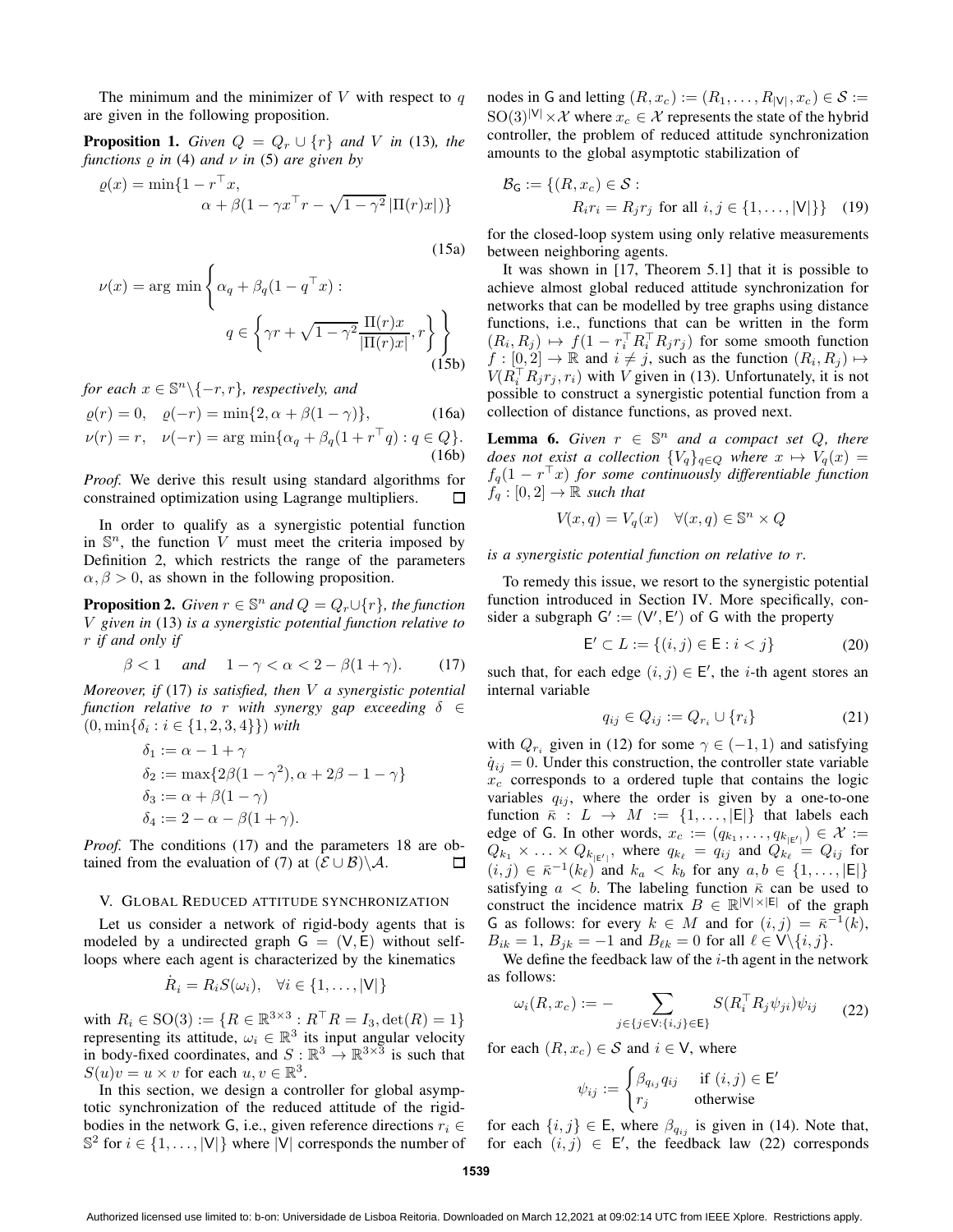to the gradient-based feedback of the synergistic potential function  $V_{ij}$ , otherwise it corresponds to the gradientbased feedback of  $R_i^\top R_j r_j \mapsto h(R_i^\top R_j r_j, r_i) := 1$  $r_i^\top R_i^\top R_j r_j$ . In the next lemma, we show that the feedback law has a linear dependence on the error vector  $e(R, x_c) :=$  $(e_1(R, x_c), \ldots, e_{|E|}(R, x_c)) \in \mathbb{R}^{3|E|}$ , where

$$
e_k(R, x_c) := \begin{cases} \beta_{q_{ij}} S(R_i q_{ij}) R_j r_j & \text{if } (i, j) \in \bar{\kappa}^{-1}(k) \cap \mathsf{E}' \\ S(R_i r_i) R_j r_j & \text{if } (i, j) \in \bar{\kappa}^{-1}(k) \backslash \mathsf{E}' \end{cases}
$$

for each  $(R, x_c) \in S$  and  $k \in \{1, \ldots, |E|\}.$ 

**Lemma 7.** *Given a graph*  $G := (V, E)$  *and a subgraph*  $G'$ *of* G *satisfying* (20)*, the function*

$$
\omega(R, x_c) := (\omega_1(R, x_c), \dots, \omega_{|V|}(R, x_c))
$$

*defined for each*  $(R, x_c) \in S$  *satisfies* 

$$
\omega(R, x_c) = \text{diag}(R)^{\top} (B \otimes I_3) e(R, x_c),
$$

 $where B \in \mathbb{R}^{|V| \times |E|}$  *denotes the incidence matrix of* G and  $diag(R) \in \mathbb{R}^{3|V| \times 3|V|}$  is a block diagonal matrix, *whose diagonal blocks are given by*  $R_i \in SO(3)$  *for each*  $i \in \{1, \ldots, |V| \}$ .

Following the synergistic hybrid feedback approach, let us define

$$
G_{ij}(R) := \{ x_c \in \mathcal{X} : q_{ij} \in \nu_{ij} (R_i^\top R_j r_j) \} \forall (R, x_c) \in D_{ij} := \{ (R, x_c) \in \mathcal{S} : \mu_{V_{ij}} (R_i^\top R_j r_j, q_{ij}) \ge \delta \}
$$

and

$$
C_{ij} := \{ (R, x_c) \in \mathcal{S} : \mu_{V_{ij}}(R_i^\top R_j r_j, q_{ij}) \le \delta \}
$$

for each  $(i, j) \in \mathsf{E}'$ , where the function  $V_{ij} : \mathbb{S}^2 \times Q_{ij} \to \mathbb{R}_{\geq 0}$ is given by (13) with parameters  $\alpha$  and  $\beta$  satisfying (17) so that  $V_{ij}$  is synergistic potential function relative to  $r_i \in \mathbb{S}^2$ by virtue of Proposition 2,  $\mu_{V_{ij}}$  is given by (7),  $\nu_{ij}$  is given by (15b) and  $\delta \in (0, \min\{\delta_i : i \in \{1, 2, 3, 4\}\})$  with  $\delta_i$ given in (18) for each  $i \in \{1, 2, 3, 4\}$ . The hybrid closedloop system is given by

$$
\begin{cases}\n\dot{R} = \begin{bmatrix}\nR_1 S(\omega_1(R, x_c)) \\
\vdots \\
R_{|\mathcal{V}|} S(\omega_{|\mathcal{V}|}(R, x_c))\n\end{bmatrix} & (R, x_c) \in \bigcap_{(i,j) \in \mathsf{E}'} C_{ij}, \\
x_c^+ = R & (R, x_c) \in \bigcup_{(i,j) \in \mathsf{E}'} D_{ij}.\n\end{cases}
$$
\n
$$
\begin{cases}\nR^+ = R & (R, x_c) \in \bigcup_{(i,j) \in \mathsf{E}'} D_{ij}.\n\end{cases}
$$
\n
$$
(23)
$$

In the next theorem, we show that, under appropriate assumptions on E ′ , every undesired equilibrium point of the closedloop system can be avoided by switching the gradient-based feedback associated with a synergistic potential function. Note that the switching of the logic variable  $q_{ij}$  is internal to the *i*-th agent for each  $i \in V'$ . However, neighbors of  $i \in V'$ that are connected through an edge  $(i, j) \in \overline{E}'$  must be aware of changes to  $q_{ij}$  in order for the synchronization strategy to work.

**Theorem 2.** *Given the network*  $G := (V, E)$  *with incidence matrix* B *and the subgraph* G ′ *satisfying* (20)*, if, for each*

 $(R, x_c) \in S \backslash \mathcal{B}_G$  *satisfying*  $(B \otimes I_3)e(R, x_c) = 0$ *, there*  $\text{exists } (i, j) \in E' \text{ such that}$ 

$$
(R_i^{\top} R_j r_j, q_{ij}) \in (\mathcal{E}_{ij} \cup \mathcal{B}_{ij}) \backslash \mathcal{A}_{ij}
$$
 (24)

*where*

$$
\mathcal{A}_{ij} := \{r_i\} \times \{r_i\} \tag{25a}
$$

$$
\mathcal{B}_{ij} := \{r_i\} \times Q_{ij} \tag{25b}
$$

$$
\mathcal{E}_{ij} := \{(x, q_{ij}) \in \mathbb{S}^2 \times Q_{ij} : x = \pm q_{ij}\}
$$
 (25c)

and  $Q_{ij}$  *is given in* (21), then  $B_G$  *in* (19) *is globally asymptotically stable for* (23)*.*

*Proof.* Let us consider the function

$$
U(R, x_c) := \sum_{\substack{(i,j)\in L\backslash E'\\ \text{+}\sum_{(i,j)\in E'}V_{ij}(R_i^\top R_jr_j, q_{ij})}} h(R_i^\top R_jr_j, q_{ij})
$$

for each  $(R, x_c) \in S$ . Since  $V_{ij}$  is a synergistic potential function relative to  $r_i$  for each  $(i, j) \in E'$  by construction, then  $U$  is positive definite relative to

$$
\mathcal{A}_{\mathsf{G}} := \{ (R, x_c) \in \mathcal{S} : q_{ij} = r_i \text{ for all } (i, j) \in \mathsf{E}',
$$
  

$$
R_i r_i = R_j r_j \text{ otherwise} \}
$$

Letting  $C_G$  and  $D_G$  denote the fow set and the jump set of (23), respectively, the growth of  $V$  along solutions to (23) is globally bounded by  $u_c$ ,  $u_d$ , where

$$
u_c(R, x_c) := \begin{cases} - |(B \otimes I_3)e(R, x_c)|^2 & \text{if } (R, x_c) \in C_{\mathsf{G}} \\ -\infty & \text{otherwise} \end{cases}
$$

$$
u_d(R, x_c) := \begin{cases} -\delta & \text{if } (R, x_c) \in D_{\mathsf{G}} \\ -\infty & \text{otherwise} \end{cases}
$$

for each  $(R, x_c) \in S$ . The assumption that  $B \otimes$  $I_3$ ) $e(R, x_c) = 0$  implies (24), means that  $(R, x_c) \notin C_G$ for each  $(R, x_c) \in S \backslash B_G$  satisfying  $(B \otimes I_3)e(R, x_c) = 0$ . Therefore,  $u_c(R, x_c)$ ,  $u_d(R, x_c)$  < 0 for each  $(R, x_c)$   $\in$  $S \setminus A_G$ , thus it follows from [20, Corollary 8.9] that  $A_G$  is globally asymptotically stable for (23). The remainder of the proof follows from arguments similar to those in Lemma 5 and Theorem 1.  $\Box$ 

For the particular case where G is a tree graph, we have that  $G' := (V, L)$  induces a hybrid controller that globally asymptotically stabilizes the set  $\mathcal{B}_G$  for (23).

**Lemma 8.** *Given the network*  $G := (V, E)$  *with incidence* matrix  $B$  and the subgraph  $G' := (V, L)$ , if  $G$  is a tree graph, *then, for each*  $(R, x_c) \in S \setminus B_G$  *satisfying*  $(B \otimes I_3)e(R, x_c) =$ 0, there exists  $(i, j) \in E'$  such that (24) is satisfied.

*Proof.* This result follows from the fact that, for a tree graph, the null space of  $B \otimes I_3$  is equal to  $\{0\}$  (c.f. [25])  $\Box$ 

### VI. SIMULATION RESULTS

In this section, we illustrate the behavior of the closedloop hybrid system (23) for a network  $G = (V, E)$  of 3 vehicles, with  $V := \{1, 2, 3\}$  and  $E := \{\{1, 2\}, \{2, 3\}\}\.$  We also consider the hybrid feedback links represented by the subgraph G' of G, given by G' :=  $(V', E')$  with  $V := \{1, 2, 3\}$ 

Authorized licensed use limited to: b-on: Universidade de Lisboa Reitoria. Downloaded on March 12,2021 at 09:02:14 UTC from IEEE Xplore. Restrictions apply.